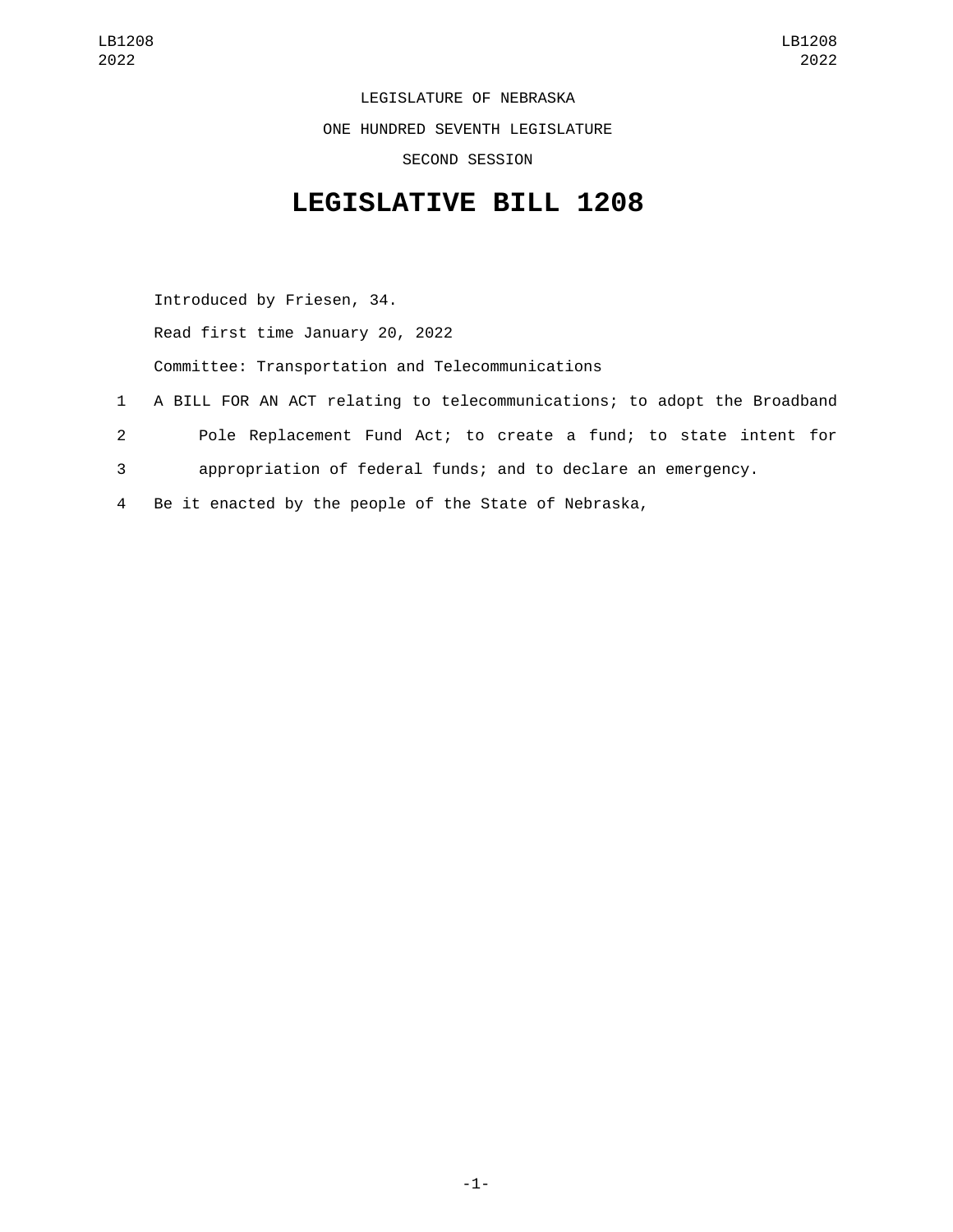| $\mathbf{1}$   | Section 1. Sections 1 to 5 of this act shall be known and may cited       |
|----------------|---------------------------------------------------------------------------|
| $\overline{2}$ | as the Broadband Pole Replacement Fund Act.                               |
| 3              | Sec. 2. For purposes of the Broadband Pole Replacement Fund Act:          |
| 4              | (1) Application means an application made under section 4 of this         |
| 5              | act for an eligible pole replacement reimbursement;                       |
| 6              | (2) Commission means the Public Service Commission;                       |
| $\overline{7}$ | (3) Eligible pole replacement means the removal of an existing            |
| 8              | utility pole and replacement with a new utility pole in order to          |
| 9              | accommodate the attachment to such new utility pole of facilities used in |
| 10             | whole or in part by a retail provider of qualifying broadband service for |
| 11             | the purpose of providing qualifying broadband service access<br><u>to</u> |
| 12             | residences or businesses within an unserved area if either (a) the        |
| 13             | utility pole to which the facilities are attached is located in an        |
| 14             | unserved area and the facilities are used in the provision of service to  |
| 15             | such unserved area or (b) the utility pole to which the facilities are    |
| 16             | attached is located in an area other than an unserved area and the        |
| 17             | predominant purpose of the attached facilities is to extend the           |
| 18             | provider's network to enable such provider to offer broadband service in  |
| 19             | an unserved area. Eligible pole replacement does not include the removal  |
| 20             | and replacement of a utility pole in order to accommodate facilities used |
| 21             | only for the provision of wholesale broadband or other data transmission  |
| 22             | service and not used by the owner of such facilities or its affiliate to  |
| 23             | provide qualifying broadband services directly to residences<br>or        |
| 24             | businesses;                                                               |
| 25             | (4) Eligible pole replacement cost means the actual and reasonable        |
| 26             | costs paid or incurred, by the person responsible for such costs, to      |
| 27             | perform an eligible pole replacement, and not reimbursed through any      |

cost includes the amount of any expenditures to remove and dispose of the

28 other state or federal broadband grant program. Eligible pole replacement

 existing utility pole, to purchase and install a replacement utility pole, to transfer any existing facilities to the new pole, and to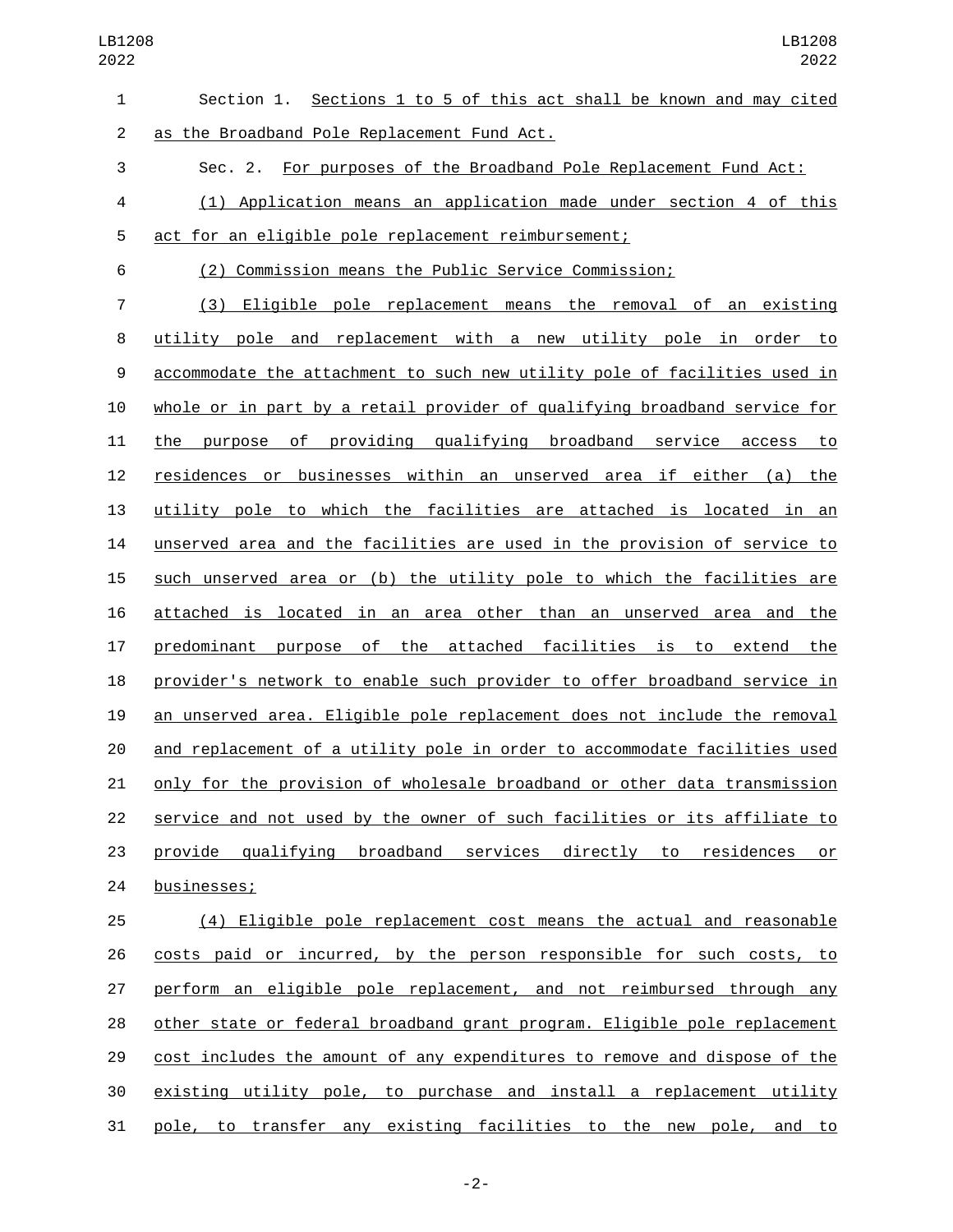| 1                        | reimburse another party for the costs of performing an eligible pole      |
|--------------------------|---------------------------------------------------------------------------|
| $\overline{c}$           | replacement, when paid or incurred by the person responsible for such     |
| 3                        | costs. Eligible pole replacement does not include costs paid or incurred  |
| $\overline{\mathcal{A}}$ | to perform an eligible pole replacement by a party who is not responsible |
| 5                        | for such costs, and which are charged or passed along to the responsible  |
| 6                        | party;                                                                    |
| $\overline{7}$           | (5) Pole means any pole used, wholly or partly, for any wire              |
| 8                        | communications or electric distribution, regardless of who owns or        |
| $\boldsymbol{9}$         | operates the pole;                                                        |
| 10                       | (6) Pole owner means any person or entity that owns or controls a         |
| 11                       | pole;                                                                     |
| 12                       | Pole replacement program or program means the broadband pole<br>(7)       |
| 13                       | replacement program established under section 4 of this act;              |
| 14                       | (8) Reimbursed through any other state or federal broadband grant         |
| 15                       | program means, with respect to a pole replacement cost, that a party      |
| 16                       | incurring or paying such cost has received or is entitled to receive      |
| 17                       | reimbursement for such cost under the terms of a state or federal grant   |
| 18                       | program for the deployment of broadband facilities, whether through a     |
| 19                       | specific reimbursement for such cost or through support payments that     |
| 20                       | equal or exceed such party's actual deployment costs inclusive of any     |
| 21                       | pole replacement costs. Such reimbursement does not include the receipt   |
| 22                       | of a grant that covers only a portion of the grant recipient's actual     |
| 23                       | deployment costs inclusive of pole replacement costs where the grant      |
| 24                       | recipient pays or incurs pole replacement costs using its own funds;      |
| 25                       | (9) Qualifying broadband service means a retail wireline broadband        |
| 26                       | service capable of delivering Internet access at speeds of at least one   |
| 27                       | hundred<br>megabits per second in<br>both the downstream and<br>upstream  |

28 directions, and with latency at a level sufficient to permit real-time,

29 interactive applications; and

 (10) Unserved area means a location in which terrestrial, fixed Internet access providing speeds of at least twenty-five megabits per

-3-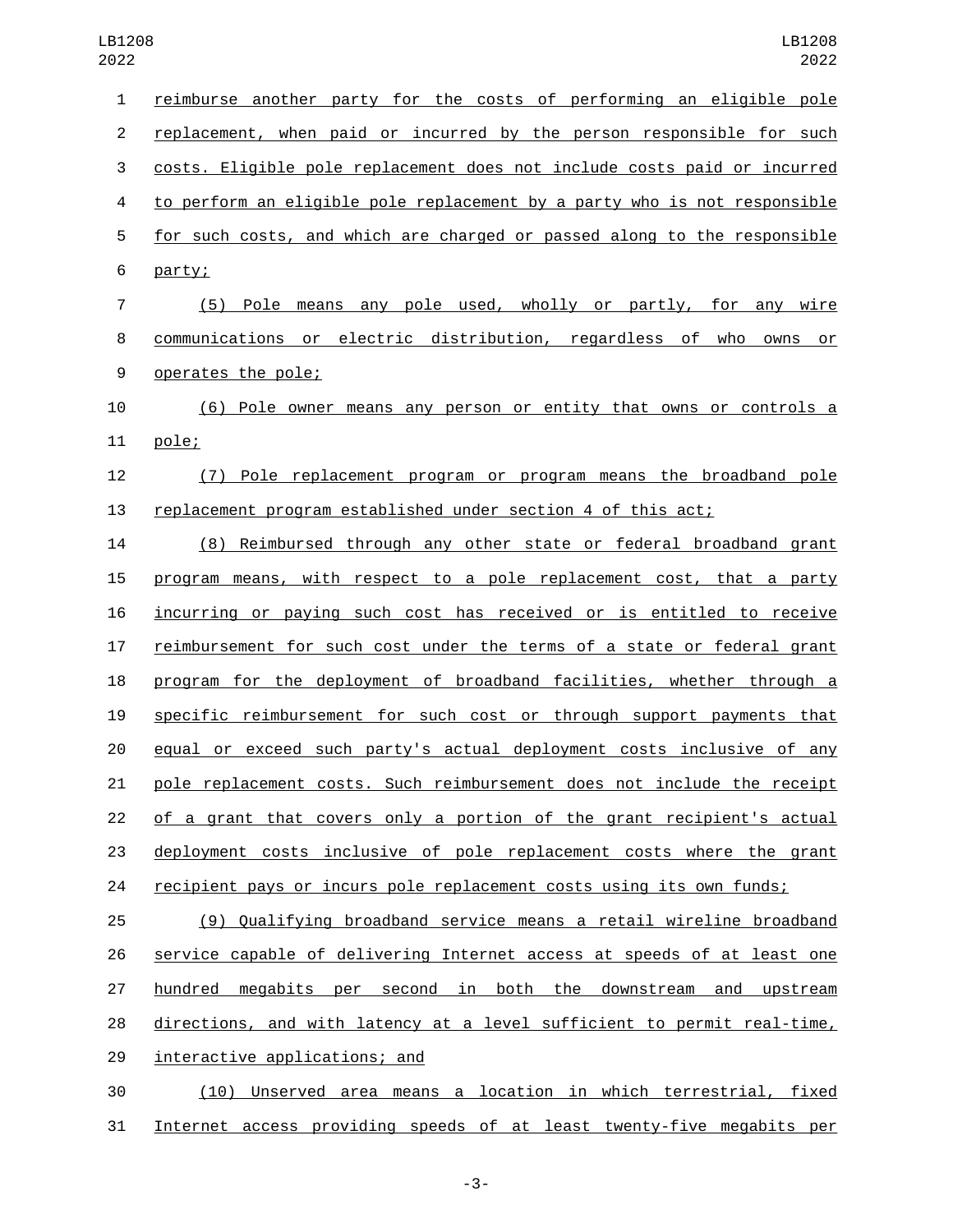second in the downstream direction and three megabits per second in the upstream direction is unavailable according to the latest broadband availability data made available by the Federal Communications Commission at the time of a request by a retail broadband service provider to attach facilities to a pole in such location. For purposes of an application for reimbursement under the Broadband Pole Replacement Fund Act, an area is not considered unserved if a person other than the applicant is subject to a binding commitment to deploy qualifying broadband service to such area and has not defaulted on such commitment. For an application for reimbursement under the act by a recipient of a federal or state grant to deploy broadband service, unserved area includes a location in which the conditions of such grant limit its availability to areas lacking access to Internet access providing speeds of at least twenty-five megabits per second in the downstream direction and three megabits per second in the 15 upstream direction.

 Sec. 3. The Broadband Pole Replacement Fund is created. The fund shall consist of money appropriated or transferred by the Legislature, 18 <u>including from available federal funds</u>, and grants, gifts, and donations made to the fund. Money in the fund shall be used by the commission to provide reimbursements to qualified applicants under the broadband pole replacement program and for the administration of such program. The fund shall be used in a manner consistent with federal law. Any money in the fund available for investment shall be invested by the state investment 24 officer pursuant to the Nebraska Capital Expansion Act and the Nebraska State Funds Investment Act. Any interest earned on money credited to the 26 fund shall be retained in the fund.

 Sec. 4. (1) The broadband pole replacement program is established. The commission shall administer and provide staff assistance for the program. The commission shall be responsible for receiving and reviewing applications for pole reimbursements and for award of program reimbursements. The commission may adopt and promulgate any rules and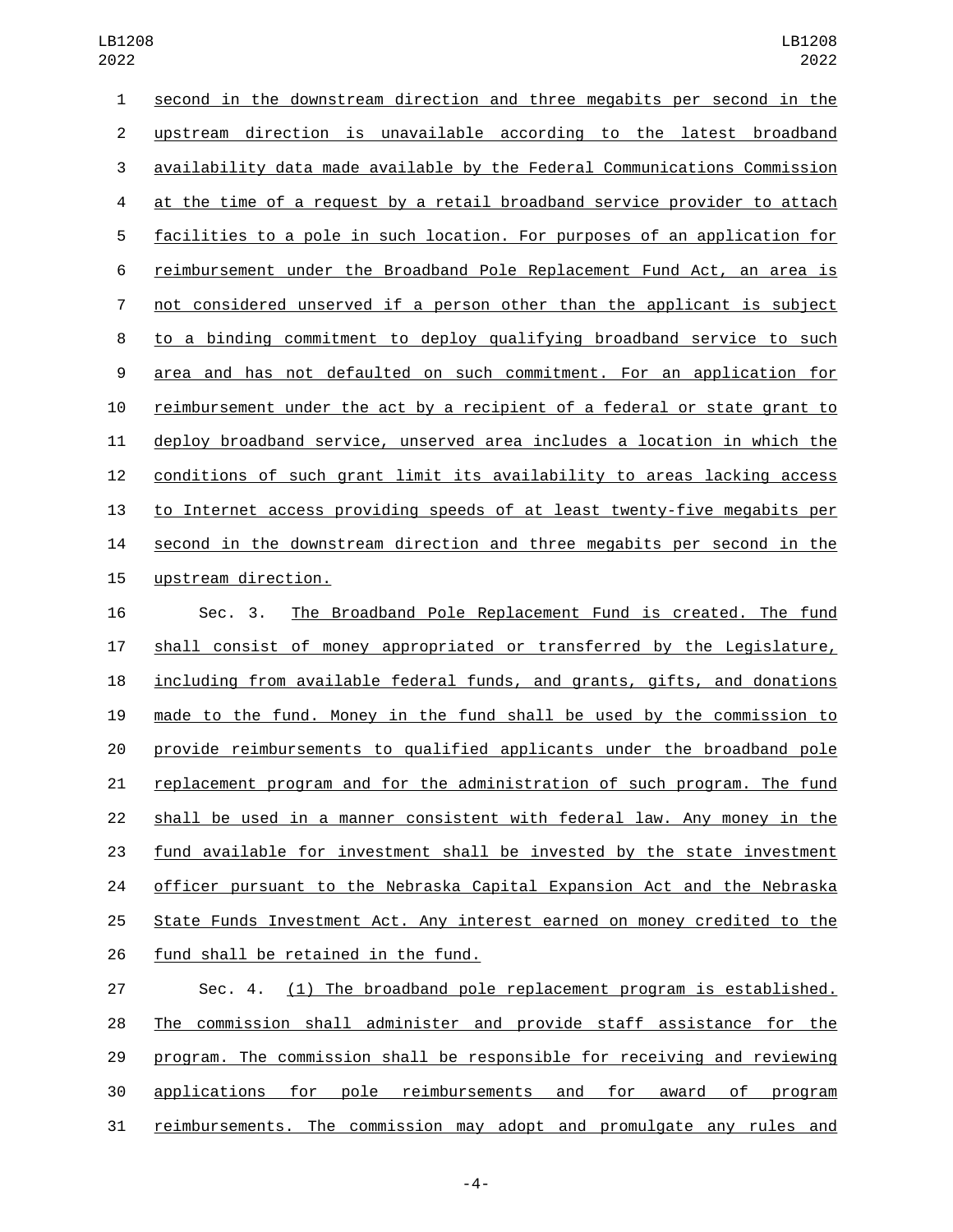regulations necessary for the administration of the program consistent with the Broadband and Pole Replacement Fund Act and federal law.

 (2) The commission shall award pole reimbursements under the broadband pole replacement program using funds made available for such purpose, including from the Broadband Pole Replacement Fund. Within sixty days of receipt of a completed application establishing the eligibility of costs for reimbursement, and to the extent that money is available, the commission shall award pole reimbursements under the broadband pole 9 replacement program for up to:

 (a) The lesser of five thousand dollars or fifty percent of the total amount paid or incurred by the applicant for eligible pole 12 replacement costs; and

 (b) One hundred percent of the documented and reasonable administrative expenses incurred by such applicant in preparing and submitting the reimbursement application, including expenses charged by a pole owner pursuant to subsection (5) of this section, of an amount not to exceed five percent of eligible pole replacement costs.

 (3) The commission shall award and fund pole reimbursements until money available for such purpose is no longer available. Any application pending at the exhaustion of the money available shall be deemed denied but may be refiled if sufficient money is later made available.

 (4) Not later than sixty days after funds are available for the purpose of providing pole replacement reimbursements to qualified applicants, the commission shall prescribe and provide an application form for pole replacement reimbursements that requires:

 (a) Information sufficient to establish the number, cost, and eligibility of eligible pole replacements that qualify for reimbursement; (b) Documentation sufficient to establish that the claimed eligible pole replacements either have been completed or will be completed within 30 ninety days of award of program reimbursement;

(c) The amount of program reimbursement requested in the application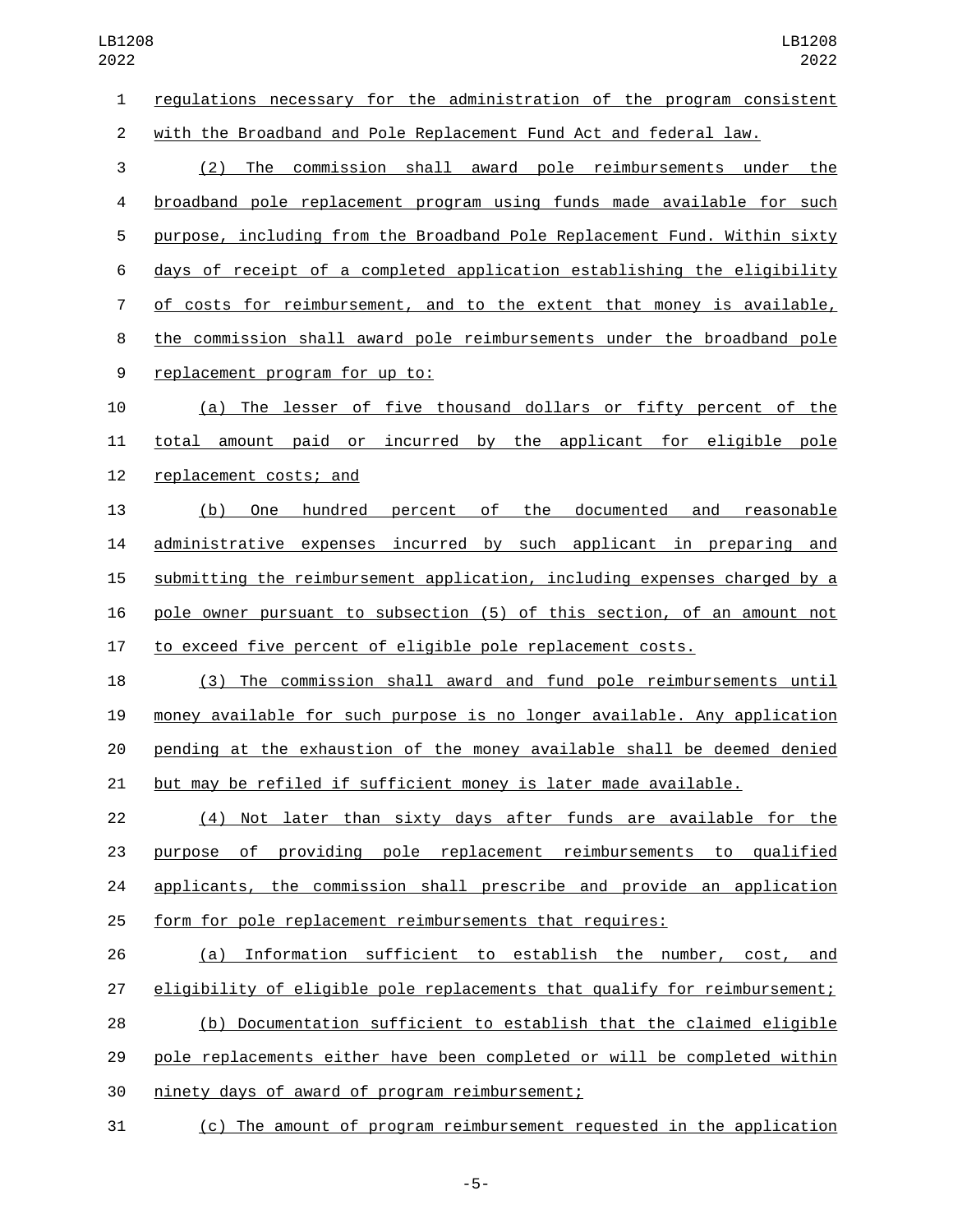| $\mathbf{1}$   | and any grant funding or accounting information required to justify the   |
|----------------|---------------------------------------------------------------------------|
| $\overline{2}$ | amount of the request;                                                    |
| 3              | (d) A statement that the costs for which reimbursement is requested       |
| 4              | have not been reimbursed through any other state or federal broadband     |
| 5              | grant program;                                                            |
| 6              | (e) A notarized statement from an officer or agent of the applicant       |
| $\overline{7}$ | that the contents of the application are true and accurate and that the   |
| 8              | applicant accepts the requirements of this section as a condition of      |
| 9              | receiving an award of program reimbursement; and                          |
| 10             | (f) Any other information the commission deems necessary for final        |
| 11             | review, award, and payment of program reimbursements.                     |
| 12             | (5) Any person who pays or incurs eligible pole replacement costs         |
| 13             | may submit an application for reimbursement for such costs in accordance  |
| 14             | with the requirements of subsection (4) of this section. Any pole owner   |
| 15             | an eligible pole replacement to accommodate broadband<br>performing       |
| 16             | facilities owned or operated by an entity providing qualifying Internet   |
| 17             | service, if such pole replacement would result in such broadband provider |
| 18             | being responsible in whole or in part for any eligible pole replacement   |
| 19             | costs, shall coordinate in good faith with such broadband provider to     |
| 20             | provide any information and documentation necessary to enable such        |
| 21             | provider to<br>submit an application for reimbursement in<br>broadband    |
| 22             | accordance with the requirements of subsection (4) of this section. A     |
| 23             | pole owner providing such assistance may require reimbursement from the   |
| 24             | broadband provider of its actual and reasonable administrative expenses,  |
| 25             | which shall not exceed five percent of the eligible pole replacement      |
| 26             | costs.                                                                    |
| 27             | (6) As a condition of receiving an award of program reimbursement,        |
| 28             | an applicant shall:                                                       |
| 29             | (a) Certify compliance with the requirements of the Broadband Pole        |
| 30             | Replacement Fund Act; and                                                 |

(b) Agree to refund with interest at the applicable federal funds

-6-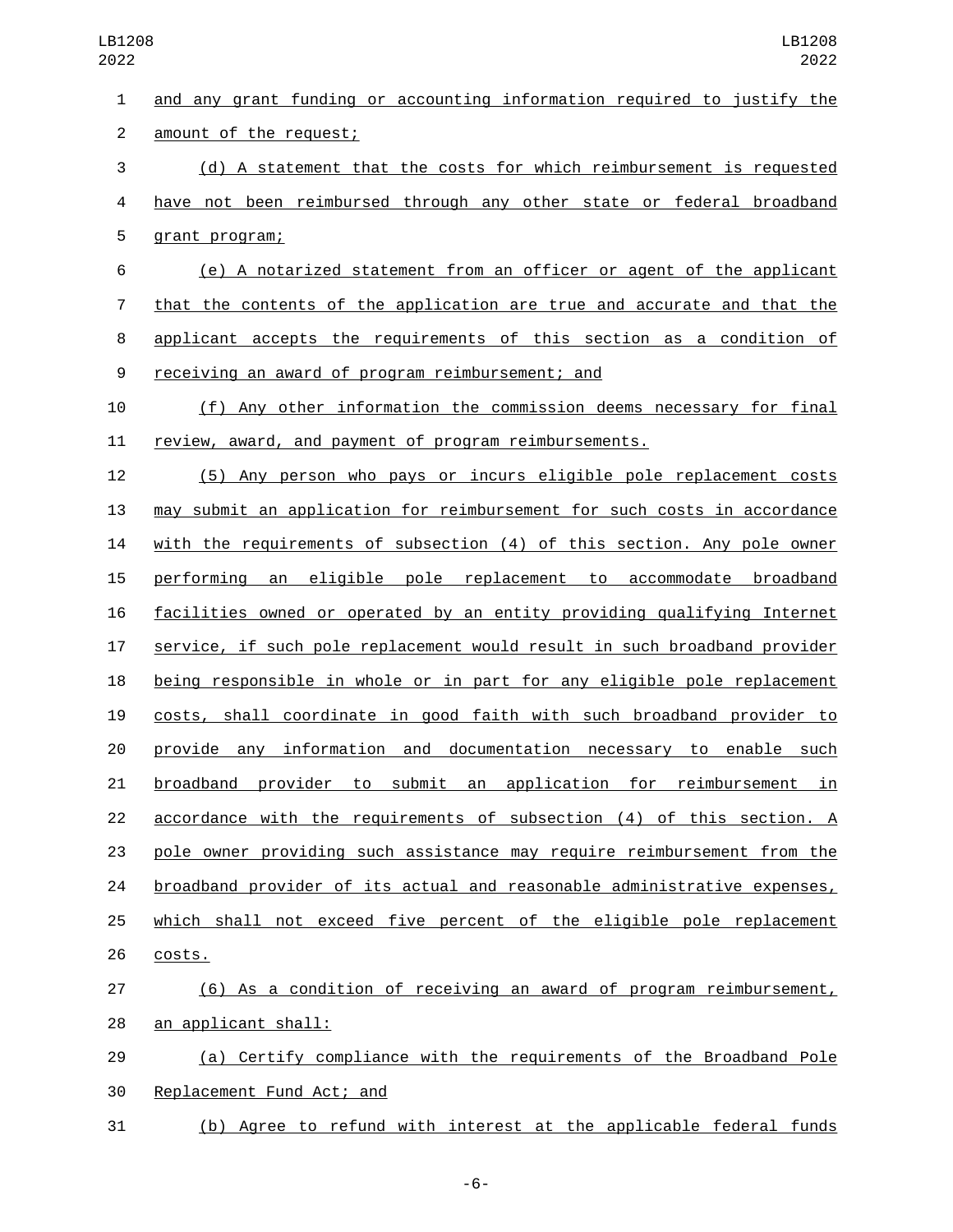| $\mathbf{1}$   | rate, as specified in U.C.C. section 4A-506, any reimbursements or        |
|----------------|---------------------------------------------------------------------------|
| $\overline{2}$ | portions of reimbursements received from the program if the commission    |
| 3              | finds upon substantial evidence after notice and opportunity to respond   |
| 4              | that any of the requirements agreed to under this section were materially |
| 5              | violated by the recipient with respect to such reimbursements or such     |
| 6              | portions of reimbursements.                                               |
| $\overline{7}$ | (7) As a condition of receiving an award of program reimbursement,        |
| 8              | an applicant that is a pole owner shall:                                  |
| 9              | (a) Agree to install a replacement pole with sufficient capacity to       |
| 10             | accommodate no fewer than two additional wireline broadband or            |
| 11             | telecommunications attachers in addition to the broadband facilities      |
| 12             | being accommodated by the replacement;                                    |
| 13             | Agree not to include in any rates or fees charged for its<br>(b)          |
| 14             | services any eligible pole replacement costs that were reimbursed by the  |
| 15             | program, paid for by a broadband provider, or funded by another grant     |
| 16             | source;                                                                   |
| 17             | (c) Certify its compliance with all applicable pole attachment            |
| 18             | regulations and requirements imposed by state or federal law;             |
| 19             | (d) For not less than ten years after receiving an award of program       |
| 20             | reimbursement, record and make available upon request by a broadband      |
| 21             | provider or the commission any utility pole-related cost and accounting   |
| 22             | data related to eligible pole replacements and pole plant, including:     |
| 23             | (i) Separate fixed asset records of investment and accumulated            |
| 24             | depreciation and units of investment for new poles installed in the       |
| 25             | course of eligible pole replacements, showing the value of investments in |
| 26             | (A) all classes of bare poles by pole material and (B) in non-pole        |
| 27             | appurtenances including crossarms, platforms, and brackets;               |
| 28             | (ii) The depreciation rate or rates applicable to pole plant              |
| 29             | installed in the course of eligible pole replacements and the             |
| 30             | depreciation rate or rates applicable to other pole plant owned by the    |

31 pole owner, if different;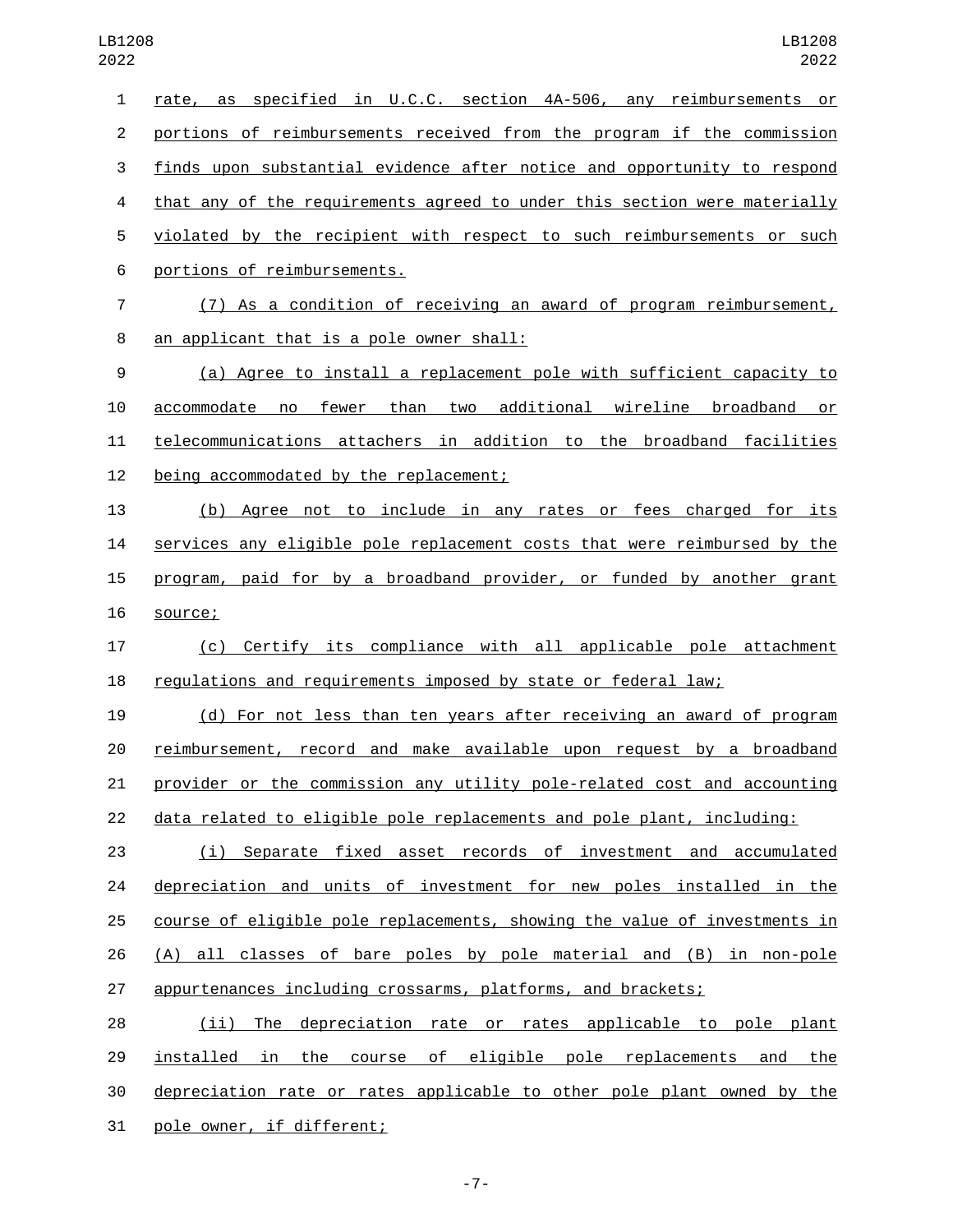(iii) The total number of retirements, additions, and net change in pole plant on a per-class and per-unit annual basis since receiving 3 program reimbursement; and (iv) The lowest per-pole annual recurring pole attachment rate charged by the pole owner to a broadband provider or other broadband- providing entity each year since receiving program reimbursement; and (e) For not less than ten years after receiving an award of program reimbursement, agree to charge rates and offer terms and conditions for access to all such pole owner's poles in the state consistent with 10 applicable requlations and requirements. (8) Not later than sixty days after the commission receives funds under the Broadband Pole Replacement Fund Act for the purpose of providing pole replacement reimbursements to qualified applicants, and to ensure the transparency of the broadband pole replacement program, the commission shall maintain and publish on its website: (a) Statistics on the number of program applications received, 17 processed, approved, and rejected; (b) Statistics on the size, number, and status of reimbursements awarded by the program, including the pole owners and broadband providers 20 receiving reimbursements; and (c) The amount of money remaining to fund program reimbursements. (9) Not later than one year after funds are received for the purpose of providing pole replacement reimbursements to qualified applicants under the Broadband Pole Replacement Fund Act, the Auditor of Public Accounts shall audit the program, including the Broadband Pole Replacement Fund and its administration to determine compliance with the 27 requirements of this section. (10) Not later than one year after the exhaustion of the money 29 available for reimbursements under the broadband pole replacement program, the commission shall issue a report on the deployment of

broadband infrastructure and technology facilitated by pole